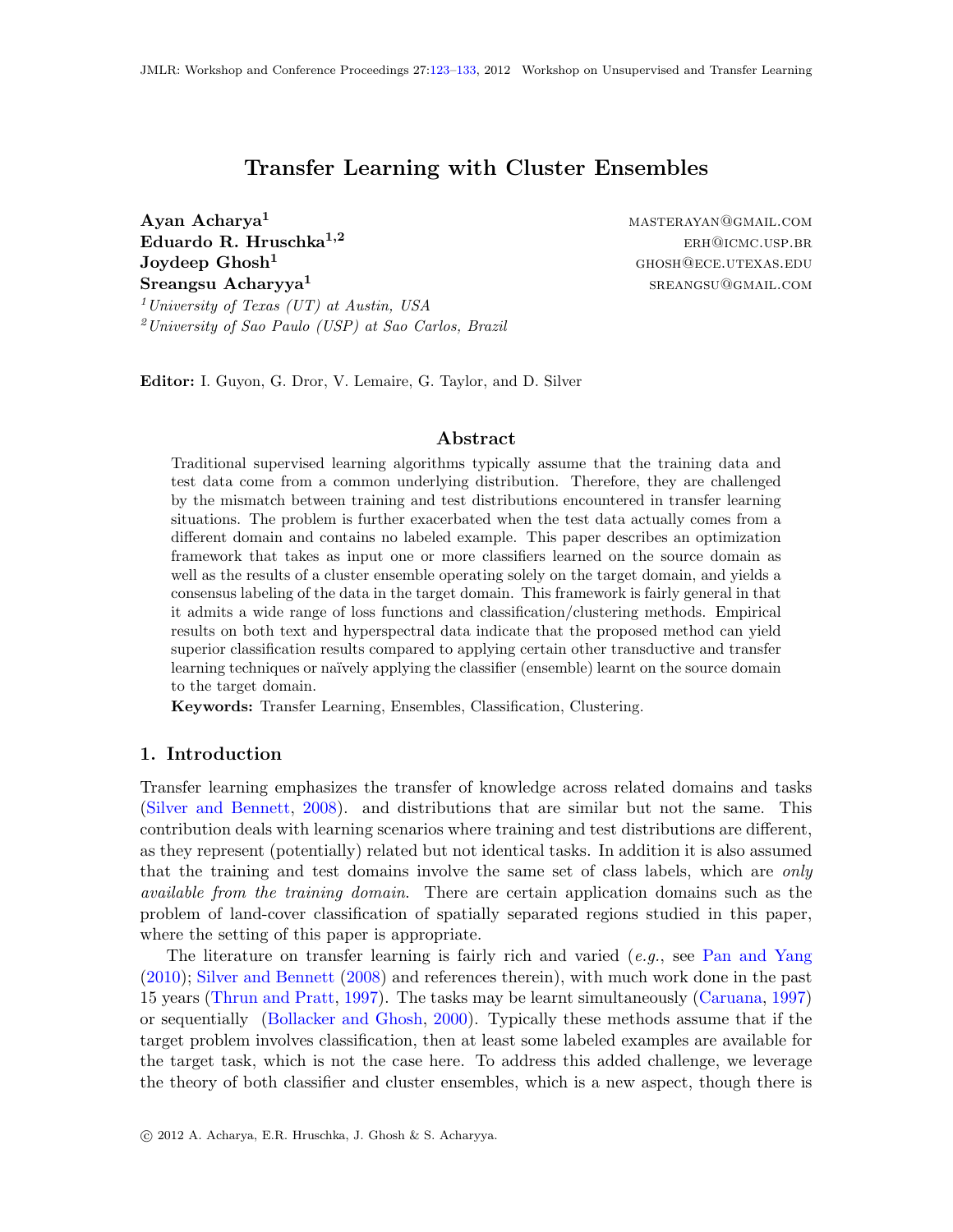a recent paper that uses a single clustering to modify the weights of base classifiers in an ensemble in order to provide some transfer learning capability [\(Gao et al.,](#page-9-3) [2008\)](#page-9-3).

Recently we formulated an optimization based approach called  $\mathbf{C}^3\mathbf{E}$  (Consensus between Classification and Clustering Ensembles) [\(Acharya et al.,](#page-9-4) [2011\)](#page-9-4) — which can be used to aid weak classifiers via additional clustering results. This work was aimed at situations where the weakness is caused by lack of training data. In this paper, we provide a reformulation of C3E for transfer learning settings, and then demonstrate its effectiveness via empirical studies.

Notation. Vectors and matrices are denoted by bold faced lowercase and capital letters, respectively. Scalar variables are written in italic font. A set is denoted by a calligraphic uppercase letter. The effective domain of a function  $f(y)$ , i.e., the set of all y such that  $f(y) < +\infty$  is denoted by  $dom(f)$ , while the interior and the relative interior of a set  $\mathcal Y$ are denoted by  $int(\mathcal{Y})$  and  $ri(\mathcal{Y})$ , respectively. Also, for  $\mathbf{y}_i, \mathbf{y}_j \in \mathbb{R}^k$ ,  $\langle \mathbf{y}_i, \mathbf{y}_j \rangle$  denotes their inner product.

## 2. Description of  $C^3E$  for Transfer Learning

The overall framework of  $\mathbb{C}^3\mathbb{E}$ , depicted in Fig[.1,](#page-2-0) employs one or more classifiers learnt on the source domain and one or more "clusterers" (clustering algorithms) applied to the target domain. So without lack of generality we can assume the presence of both a classifier ensemble as well as a cluster ensemble. Suppose an ensemble of classifiers has been previously induced from the source domain. The target domain is represented by a separate set  $\mathcal{X} = {\mathbf{x}_i}_{i=1}^n$ , that has not been used to build the ensemble of classifiers and *does not* contain any labeled information.

The ensemble of classifiers is first employed to estimate the initial class probabilities for every instance  $x_i \in \mathcal{X}$ . These probability distributions are stored as a set of vectors  ${\{\pi_i\}}_{i=1}^n$ . The objective of our approach is to improve upon these estimated class probability assignments with the help of a cluster ensemble applied to the target domain. From this point of view, the cluster ensemble provides supplementary constraints for classifying the instances of  $\mathcal{X}$ , with the rationale that similar instances are more likely to share the same class label. Each of the  $\pi_i$ 's is of dimension k so that, in total, there are k classes denoted by  $C = {C_{\ell}}_{\ell=1}^{k}$ . In order to capture the similarities between the instances of  $\mathcal{X}, \mathbf{C}^3\mathbf{E}$  also takes as input a similarity (co-association) matrix S. Each entry of this matrix corresponds to the relative co-occurrence of two instances in the same cluster [\(Strehl and Ghosh,](#page-10-3) [2002\)](#page-10-3) — considering all the data partitions that form the cluster ensemble induced from  $\mathcal{X}$ . Note that  $C^3E$  can also receive as input a *proximity matrix* obtained from computing pair-wise similarities between instances and a *cophenetic matrix* resulting from running a hierarchical clustering algorithm. To summarize,  $\mathbf{C}^3 \mathbf{E}$  receives as inputs a set of vectors  $\{\boldsymbol{\pi}_i\}_{i=1}^n$  and the similarity matrix S. After processing these inputs,  $\mathbf{C}^3\mathbf{E}$  outputs a consolidated classification — represented by a set of vectors  $\{y_i\}_{i=1}^n$ , where  $y_i = \hat{P}(C \mid x_i)$  — for every instance in X. This procedure is described in more detail in the sequel.

## 2.1.  $C^3E$  Algorithm

Consider that  $r_1$  classifiers, indexed by  $q_1$ , and  $r_2$  clusterers, indexed by  $q_2$ , are employed to obtain a consolidated classification. The following steps (A-C) outline the proposed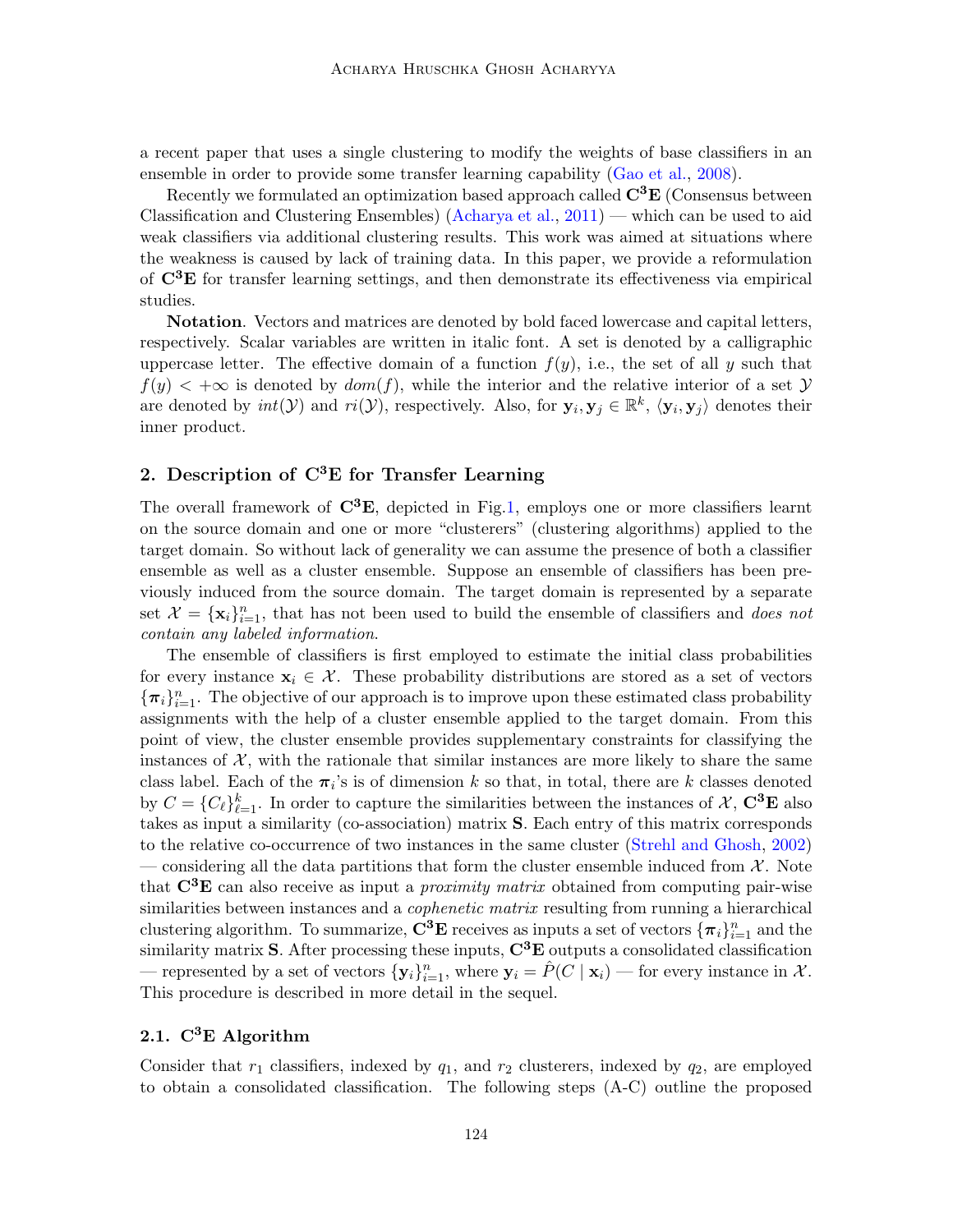

<span id="page-2-0"></span>Figure 1: Overview of  $C^3E$  for Transfer Learning.

approach. Steps A and B can be seen as preliminary steps to get the inputs for  $\mathbf{C}^3\mathbf{E}$ , and Step C is, in fact, the  $\mathbf{C}^3\mathbf{E}$  Algorithm.

Step A - Obtain input from classifier ensemble. The output of classifier  $q_1$  for instance  $\mathbf{x}_i$  is a k-dimensional class probability vector  $\pi_i^{(q_1)}$  $i^{(q_1)}$ . From the set of such vectors  $\{\boldsymbol{\pi}_i^{(q_1)}$  $\binom{(q_1)}{q_1-1}$ , an average vector can be computed for  $\mathbf{x}_i$  as:

$$
\boldsymbol{\pi}_i = \frac{1}{r_1} \sum_{q_1=1}^{r_1} \boldsymbol{\pi}_i^{(q_1)}.
$$
\n(1)

**Step B - Obtain input from cluster ensemble.** After applying  $r_2$  clustering algorithms (clusterers) to  $\mathcal{X}$ , a similarity (co-association) matrix **S** is computed. Assuming each clustering is a hard data partition, the similarity between two instances  $x_i$  and  $x_j$  is simply given by  $s_{ij} = r_{ij}/r_2$ , where  $r_{ij}$  is the number of clustering solutions in which these two instances lie in the same cluster and  $r_2$  is the number of clustering solutions<sup>[1](#page-2-1)</sup>. Note that such similarity matrices are byproducts of several cluster ensemble solutions.

Step C - Obtain consolidated results from  $C<sup>3</sup>E$ . Having defined the inputs for  $\mathbb{C}^3\mathbb{E}$ , the problem of combining ensembles of classifiers and clusterers can be posed as an optimization problem whose objective is to minimize  $J$  in  $(2)$  w.r.t. the set of probability vectors  $\{y_i\}_{i=1}^n$ , where  $y_i = \hat{P}(C | x_i)$ , *i.e.*,  $y_i$  is the new and hopefully improved estimate of the aposteriori class probability distribution for a given instance in  $\mathcal{X}$ .

<span id="page-2-2"></span>
$$
J = \sum_{i \in \mathcal{X}} \mathcal{L}(\pi_i, \mathbf{y}_i) + \alpha \sum_{(i,j) \in \mathcal{X}} s_{ij} \mathcal{L}(\mathbf{y}_i, \mathbf{y}_j)
$$
(2)

The quantity  $\mathcal{L}(\cdot, \cdot)$  denotes a (non-negative) loss function. Informally, the first term in Eq. [\(2\)](#page-2-2) captures dissimilarities between the class probabilities provided by the ensemble of classifiers and the output vectors  $\{y_i\}_{i=1}^n$ . This term tries to drive the  $y_i$ 's towards  $\pi_i$ 's. The second term encodes the cumulative weighted dissimilarity between all possible pairs  $(\mathbf{y}_i, \mathbf{y}_j)$ . The weights to these pairs are assigned in proportion to the similarity values  $s_{ij} \in [0,1]$  of matrix **S**. Intuitively, if the objective function J, given in Eq. [2,](#page-2-2) is minimized over  $\{y_i\}_{i=1}^n$  and  $s_{ij}$  is high for a pair of instances  $(x_i, x_j)$ , then  $\mathcal{L}(y_i, y_j)$  tends to go

<span id="page-2-1"></span><sup>1.</sup> A similarity matrix can also be defined for soft clusterings  $- e.g.,$  see [\(Punera and Ghosh,](#page-10-4) [2008\)](#page-10-4).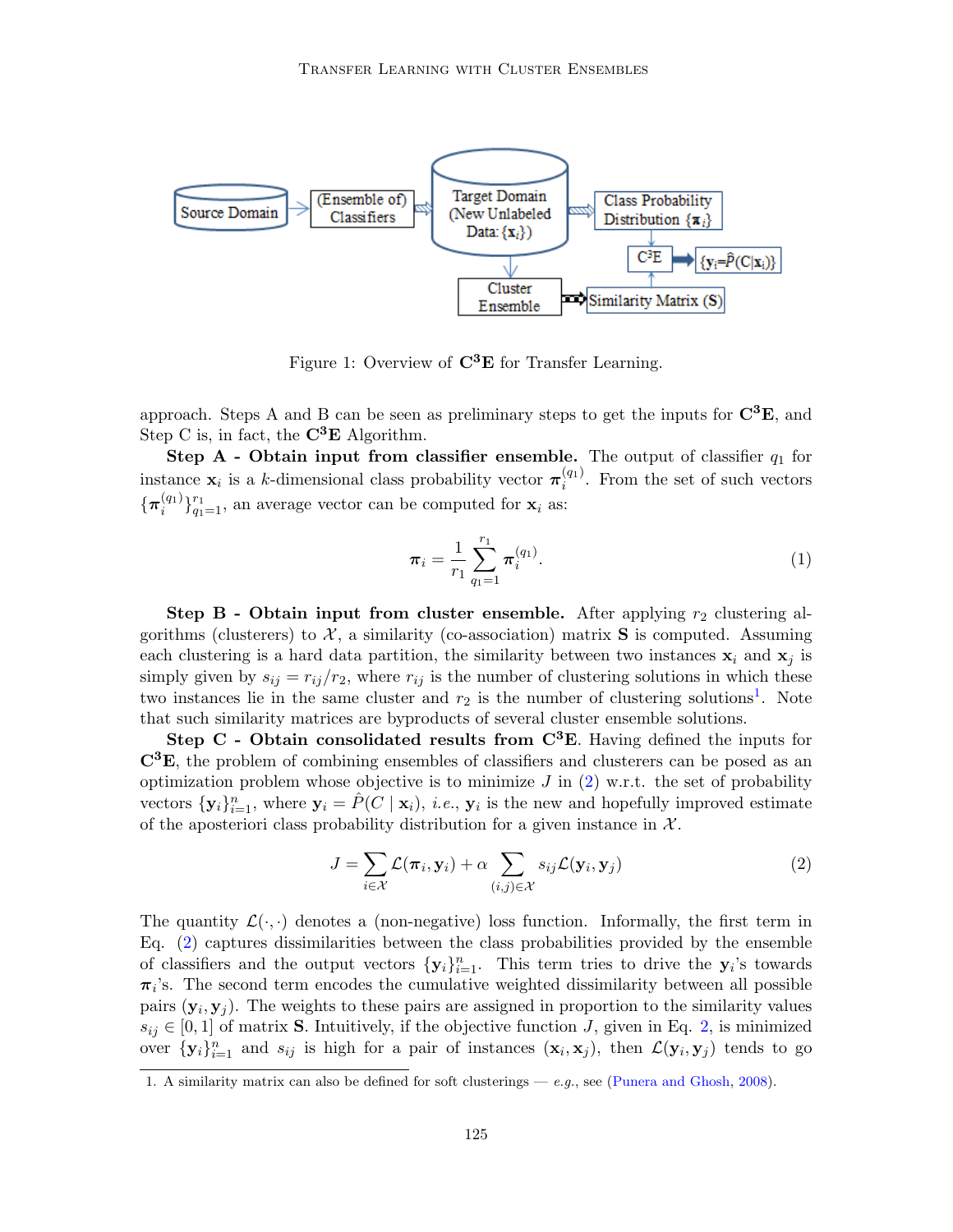down, implying that  $y_i$  and  $y_j$  are more in agreement with each other. The coefficient  $\alpha \in \mathbb{R}_+$  controls the relative importance of classifier and cluster ensembles. Therefore, minimizing the objective function over  $\{y_i\}_{i=1}^n$  involves combining the evidence provided by the ensembles in order to build a more consolidated classification. Note that the final clustering, and consequently the similarity matrix computed from cluster ensemble, is pretty robust compared to individual clustering results as it has been empirically shown in [\(Strehl](#page-10-3) [and Ghosh,](#page-10-3) [2002\)](#page-10-3).

The approach taken in this paper is quite general in that any Bregman divergence [\(Banerjee et al.,](#page-9-5) [2005\)](#page-9-5) can be used as the loss function  $\mathcal{L}(\cdot, \cdot)$  in Eq. [\(2\)](#page-2-2). Bregman divergences include a large number of useful loss functions such as the well-known squared loss, hinge loss, logistic loss, KL divergence and I-divergence. A specific Bregman Divergence (e.g. KL-divergence) can be identified by a corresponding convex function  $\phi$  (e.g. negative entropy for KL-divergence), and hence be written as  $d_{\phi}(\mathbf{y}_i, \mathbf{y}_j)$ . Using this notation, the optimization problem can be rewritten as:

<span id="page-3-0"></span>
$$
\min_{\{\mathbf{y}_i\}_{i=1}^n} \left[ \sum_{i \in \mathcal{X}} d_{\phi}(\boldsymbol{\pi}_i, \mathbf{y}_i) + \alpha \sum_{(i,j) \in \mathcal{X}} s_{ij} d_{\phi}(\mathbf{y}_i, \mathbf{y}_j) \right]. \tag{3}
$$

All Bregman divergences have the remarkable property that the single best (in terms of minimizing the net loss) representative of a set of vectors, is simply the expectation of this set (!) provided the divergence is computed with this representative as the second argument of  $d_{\phi}(\cdot, \cdot)$  — see **Theorem 1** in the sequel for a more formal statement of this result. Unfortunately this simple form of the optimal solution is not valid if the variable to be optimized occurs as the first argument. In that case, however, one can work in the (Legendre) dual space, where the optimal solution has a simple form — see [Banerjee et al.](#page-9-5)  $(2005)$  for details. Re-examining Eq. [\(3\)](#page-3-0), we notice that the  $y_i$ 's to be minimized over occur both as first and second arguments of a Bregman divergence. Hence optimization over  $\{y_i\}_{i=1}^n$  is not available in closed form.

We circumvent this problem by creating two copies for each  $y_i$  — the left copy,  $y_i^{(l)}$  $i^{(i)}$ , and the right copy,  $y_i^{(r)}$  $i^{(r)}$ . The left(right) copies are used whenever the variables are encountered in the first(second) argument of the Bregman divergences. The right and left copies are updated iteratively, and an additional constraint is used to ensure that the two copies of a variable remain close during the updates. First, keeping  $\{y_i^{(l)}\}$  $\{y_i^{(l)}\}_{i=1}^n$  and  $\{y_i^{(r)}\}$  $\{ \boldsymbol{x}_i^{(r)} \}_{i=1}^n \setminus \{ \mathbf{y}_j^{(r)}$  $\binom{r}{j}$ fixed, the part of the objective function that only depends on  $y_j^{(r)}$  $j^{(r)}$  can be written as:

<span id="page-3-1"></span>
$$
J_{[\mathbf{y}_{j}^{(r)}]} = d_{\phi}(\boldsymbol{\pi}_{j}^{(r)}, \mathbf{y}_{j}^{(r)}) + \alpha \sum_{i^{(l)} \in \mathcal{X}} s_{i^{(l)}j^{(r)}} d_{\phi}(\mathbf{y}_{i}^{(l)}, \mathbf{y}_{j}^{(r)}).
$$
(4)

Note that the optimization of  $J_{\left[\mathbf{y}_{j}^{(r)}\right]}$  in [\(4\)](#page-3-1) w.r.t.  $\mathbf{y}_{j}^{(r)}$  $j^{(r)}$  is constrained by the fact that the left and right copies of  $y_j$  should be equal. Therefore, a soft constraint is added in [\(4\)](#page-3-1), and the optimization problem now becomes:

<span id="page-3-2"></span>
$$
\min_{\mathbf{y}_{j}^{(r)}} \Bigg[ d_{\phi}(\boldsymbol{\pi}_{j}^{(r)}, \mathbf{y}_{j}^{(r)}) + \alpha \sum_{i^{(l)} \in \mathcal{X}} s_{i^{(l)}j^{(r)}} d_{\phi}(\mathbf{y}_{i}^{(l)}, \mathbf{y}_{j}^{(r)}) + \lambda_{j}^{(r)} d_{\phi}(\mathbf{y}_{j}^{(l)}, \mathbf{y}_{j}^{(r)}) \Bigg], \tag{5}
$$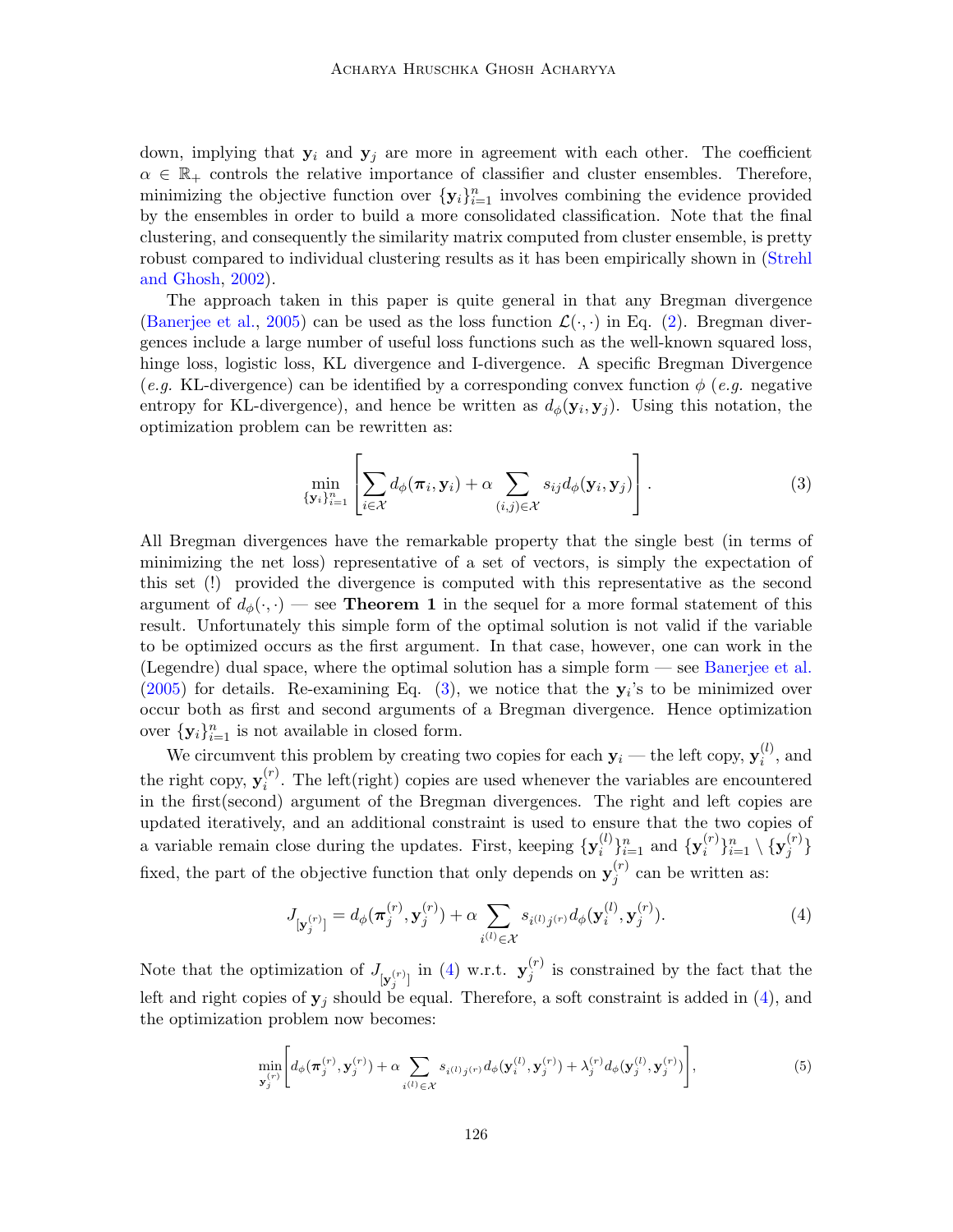where  $\lambda_i^{(r)}$  $j^{(r)}$  is the corresponding penalty parameter. For every valid assignment of  $\{y_i^{(l)}\}$  $i^{(l)}\}_{i=1}^{n},$ it can be shown that there is a unique minimizer  $y_j^{(r)}$ j ∗ for the optimization problem in [\(5\)](#page-3-2). For that purpose, a new Corollary is developed from the results of **Theorem 1** [Banerjee](#page-9-5) [et al.](#page-9-5) [\(2005\)](#page-9-5) which is stated below.

**Theorem 1 [\(Banerjee et al.](#page-9-5) [\(2005\)](#page-9-5))** Let Y be a random variable that takes values in  $\mathcal{Y} = {\bf{y}_i}_{i=1}^n \subset \mathcal{S} \subseteq \mathbb{R}^k$  following a probability measure v such that  $\mathbb{E}_v[Y] \in ri(\mathcal{S})$ . Given a Bregman divergence  $d_{\phi} \colon \mathcal{S} \times ri(\mathcal{S}) \to [0, \infty)$ , the optimization problem  $\min_{\mathbf{s} \in ri(\mathcal{S})} \mathbb{E}_{v}[d_{\phi}(Y, \mathbf{s})]$ has a unique minimizer given by  $s^* = \mu = \mathbb{E}_v[Y]$ .

**Corollary 2** Let  ${Y_i}_{i=1}^n$  be a set of random variables, each of which takes values in  $\mathcal{Y}_i =$  $\{y_{ij}\}_{j=1}^{n_i} \subset S \subseteq \mathbb{R}^d$  following a probability measure  $v_i$  such that  $\mathbb{E}_{v_i}[Y_i] \in ri(S)$ . For a Breg-

man divergence  $d_{\phi} \colon \mathcal{S} \times ri(\mathcal{S}) \to [0, \infty)$ , the function of the form  $J_{\phi}(\mathbf{s}) = \sum_{i=1}^{m} \alpha_i \mathbb{E}_{v_i} [d_{\phi}(Y_i, \mathbf{s})]$  $i=1$ with  $\alpha_i \in \mathbb{R}_+$   $\forall i$  has a unique minimizer given by  $\mathbf{s}^* = \boldsymbol{\mu} = \bigg[\sum_{i=1}^m \alpha_i \mathbf{v}_i\bigg]$  $i=1$  $\alpha_i \mathbb{E}_{v_i}[Y_i]$ 1  $\sqrt{\left(\frac{m}{2}\right)^{m}}$  $i=1$  $\alpha_i$ 1 .

Proof The proof is similar to that of **Theorem 1** as given in [\(Banerjee et al.,](#page-9-5) [2005\)](#page-9-5) but omitted here for space constraints.

From these results, the unique minimizer of the optimization problem in  $(5)$  is obtained as:

<span id="page-4-1"></span>
$$
\mathbf{y}_{j}^{(r)^{*}} = \frac{\boldsymbol{\pi}_{j}^{(r)} + \gamma_{j}^{(r)} \sum_{i^{(l)} \in \mathcal{X}} \delta_{i^{(l)}j^{(r)}} \mathbf{y}_{i}^{(l)} + \lambda_{j}^{(r)} \mathbf{y}_{j}^{(l)}}{1 + \gamma_{j}^{(r)} + \lambda_{j}^{(r)}},
$$
(6)

where  $\gamma_j^{(r)} = \alpha \sum_{i^{(l)} \in \mathcal{X}} s_{i^{(l)}j^{(r)}}$  and  $\delta_{i^{(l)}j^{(r)}} = s_{i^{(l)}j^{(r)}} / \left[ \sum_{i^{(l)} \in \mathcal{X}} s_{i^{(l)}j^{(r)}} \right]$ . The same opti-mization in [\(5\)](#page-3-2) is repeated over all the  $y_i^{(r)}$  $j^{(r)}$ 's. After the right copies are updated, the objective function is (sequentially) optimized w.r.t. all the  $y_i^{(l)}$  $i^{(l)}$ 's. Like in the first step,  $\{{\mathbf y}_i^{(l)}\}$  $\{j^{(l)}\}_{j=1}^n \setminus \{ \mathbf{y}_i^{(l)}$  $\{y_j^{(l)}\}$  and  $\{y_j^{(r)}\}$  ${j \choose j}_{j=1}^n$  are kept fixed, and the equality of the left and right copies of  $y_i$  is added as a soft constraint, so that the optimization w.r.t.  $y_i^{(l)}$  $i^{(i)}$  can be rewritten as:

<span id="page-4-0"></span>
$$
\min_{\mathbf{y}_{i}^{(l)}} \left[ \alpha \sum_{j^{(r)} \in \mathcal{X}} s_{i^{(l)}j^{(r)}} d_{\phi}(\mathbf{y}_{i}^{(l)}, \mathbf{y}_{j}^{(r)}) + \lambda_{i}^{(l)} d_{\phi}(\mathbf{y}_{i}^{(l)}, \mathbf{y}_{i}^{(r)}) \right],\tag{7}
$$

where  $\lambda_i^{(l)}$  $i_j^{(i)}$  is the corresponding penalty parameter. As mentioned earlier, one needs to work in the dual space now, using the convex function  $\psi$  (Legendre dual of  $\phi$ ):

$$
\psi(\mathbf{y}_i) = \langle \mathbf{y}_i, \nabla \phi^{-1}(\mathbf{y}_i) \rangle - \phi(\nabla \phi^{-1}(\mathbf{y}_i)). \tag{8}
$$

One can show that  $\forall y_i, y_j \in int(\text{dom}(\phi)), d_{\phi}(y_i, y_j) = d_{\psi}(\nabla \phi(y_i), \nabla \phi(y_i))$  — see [Banerjee](#page-9-5) [et al.](#page-9-5) [\(2005\)](#page-9-5) for more details. Thus, the optimization problem in [\(7\)](#page-4-0) can be rewritten in terms of the Bregman divergence associated with  $\psi$  as follows:

<span id="page-4-2"></span>
$$
\min_{\triangledown \phi(\mathbf{y}_i^{(l)})} \left[ \alpha \sum_{j^{(r)} \in \mathcal{X}} s_{i^{(l)}j^{(r)}} d_{\psi}(\triangledown \phi(\mathbf{y}_j^{(r)}), \triangledown \phi(\mathbf{y}_i^{(l)})) + \lambda_i^{(l)} d_{\psi}(\triangledown \phi(\mathbf{y}_i^{(r)}), \triangledown \phi(\mathbf{y}_i^{(l)})) \right]. \tag{9}
$$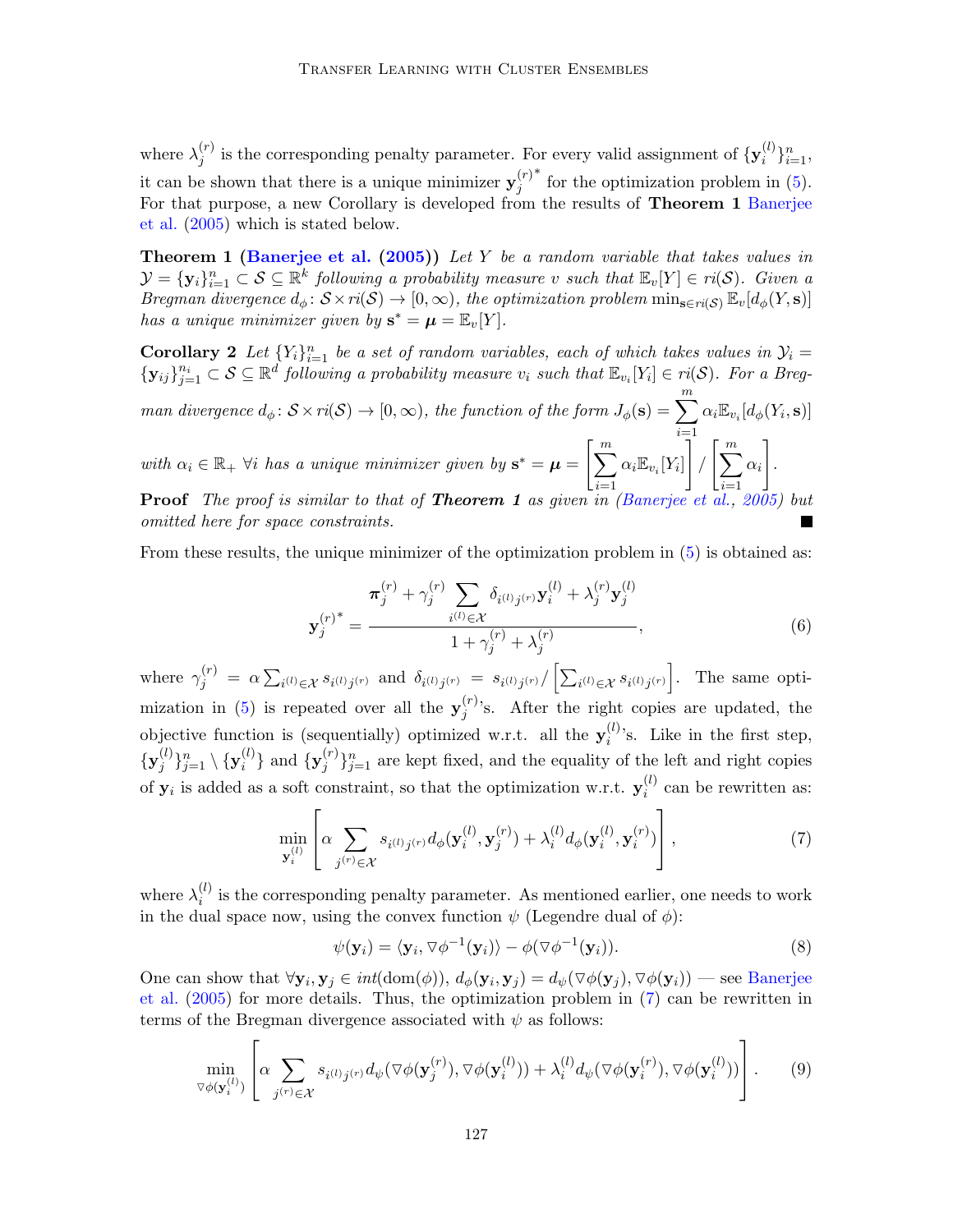<span id="page-5-1"></span>Algorithm 1:  $C^3E$ Inputs:  $\{\pi_i\}$ , S. Output:  $\{y_i\}$ . Step 0: Initialize  $\{y_i^{(r)}\}$  $\{\boldsymbol{y}_i^{(r)}\}, \{\boldsymbol{y}_i^{(l)}$  $\{\boldsymbol{y}_i^{(l)}\}$  so that  $\boldsymbol{y}_{i\ell}^{(r)} = \boldsymbol{y}_{i\ell}^{(l)} = \frac{1}{k}$  $\frac{1}{k}$   $\forall \ell \in \{1, 2, \cdots, k\}.$ Loop until convergence: Step 1: Update  $y_i^{(r)}$  $j_j^{(r)}$  using Eq. [\(6\)](#page-4-1)  $\forall j \in \{1, 2, \dots, n\}.$ Step 2: Update  $y_i^{(l)}$  $i_i^{(t)}$  using Eq. [\(10\)](#page-5-0)  $\forall i \in \{1, 2, \dots, n\}.$ End Loop Step 3: Compute  $\boldsymbol{y}_i = 0.5[\boldsymbol{y}_i^{(l)} + \boldsymbol{y}_i^{(r)}]$  $\{x_i^{(r)}\}$   $\forall i \in \{1, 2, \cdots, n\}.$ **Step 4:** Normalize  $y_i \ \forall i \in \{1, 2, \dots, n\}.$ 

The unique minimizer of the problem in [\(9\)](#page-4-2) can be computed using **Corollary 1.**  $\nabla \phi$  is monotonic and invertible for  $\phi$  being strictly convex and hence the inverse of the unique minimizer for problem [\(9\)](#page-4-2) is unique and equals to the unique minimizer for problem [\(7\)](#page-4-0). Therefore, the unique minimizer of problem [\(7\)](#page-4-0) w.r.t.  $\mathbf{y}_i^{(l)}$  $i^{(i)}$  is given by:

<span id="page-5-0"></span>
$$
\mathbf{y}_{i}^{(l)^{*}} = \nabla \phi^{-1} \left[ \frac{\gamma_{i}^{(l)} \sum_{j^{(r)} \in \mathcal{X}} \delta_{i^{(l)}j^{(r)}} \nabla \phi(\mathbf{y}_{j}^{(r)}) + \lambda_{i}^{(l)} \nabla \phi(\mathbf{y}_{i}^{(r)})}{\gamma_{i}^{(l)} + \lambda_{i}^{(l)}} \right],
$$
\n(10)

where  $\gamma_i^{(l)} = \alpha \sum_{j^{(r)} \in \mathcal{X}} s_{i^{(l)}j^{(r)}}$  and  $\delta_{i^{(l)}j^{(r)}} = s_{i^{(l)}j^{(r)}} / \left[ \sum_{j^{(r)} \in \mathcal{X}} s_{i^{(l)}j^{(r)}} \right]$ .

For the experiments reported in this paper, the generalized I-divergence defined as:

$$
d_{\phi}(\mathbf{y}_i, \mathbf{y}_j) = \sum_{\ell=1}^k y_{i\ell} \log(\frac{y_{i\ell}}{y_{j\ell}}) - \sum_{\ell=1}^k (y_{i\ell} - y_{j\ell}), \forall \mathbf{y}_i, \mathbf{y}_j \in \mathbb{R}_+^k,
$$
\n(11)

has been used. Thus, Eq. [\(10\)](#page-5-0) can be rewritten as:

$$
\mathbf{y}_{i}^{(l)^{*},I} = exp\left(\frac{\gamma_{i}^{(l)} \sum_{j^{(r)} \in \mathcal{X}} \delta_{i^{(l)}j^{(r)}} \nabla \phi(\mathbf{y}_{j}^{(r)}) + \lambda_{i}^{(l)} \nabla \phi(\mathbf{y}_{i}^{(r)})}{\gamma_{i}^{(l)} + \lambda_{i}^{(l)}}\right) - 1.
$$
 (12)

Optimization over the left and right arguments of all the data points constitutes one pass (iteration) of the algorithm. These two steps are repeated till convergence. Since, at each step, the algorithm minimizes the objective in [\(3\)](#page-3-0) which is lower bounded by zero and the minimizer is unique due to the strict convexity of  $\phi$ , the algorithm is guaranteed to converge. On convergence, all  $y_i$ 's are normalized to unit  $L_1$  norm, to yield the individual class probability distributions for every instance  $x_i \in \mathcal{X}$ . The main steps of  $C^3E$  are summarized in Algorithm [1.](#page-5-1)

### 2.2. Pedagogical Example

This example illustrates, via a simple experiment, how the supplementary constraints provided by the clustering algorithms can be useful for improving the generalization capability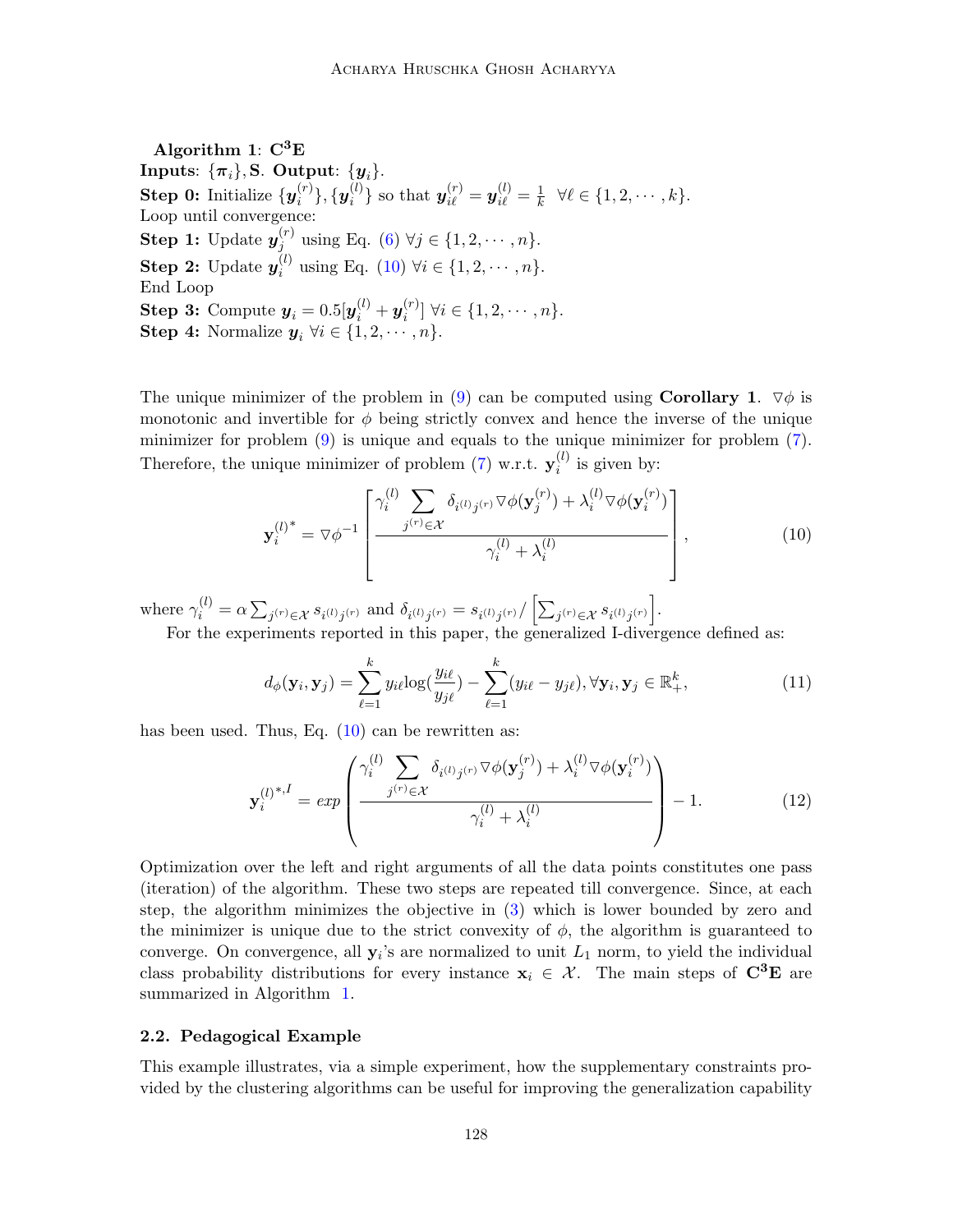of classifiers using  $\mathbb{C}^3\mathbb{E}$ . Consider the two-dimensional dataset known as *Half-Moon*, which has two classes, each of which represented by 400 instances. From this dataset, 2% of the instances are used for training (source domain), whereas the remaining instances are used for testing (target domain). A classifier ensemble formed by three well-known classifiers (Decision Tree, Linear Discriminant, and Generalized Logistic Regression) is adopted. In order to get a cluster ensemble, a single linkage (hierarchical) clustering algorithm is chosen. The cluster ensemble is then obtained from five data partitions represented in the dendrogram, which is cut for different number of clusters (from 4 to 8). Fig. [2](#page-6-0) shows the target data class labels obtained from the standalone use of the classifier ensemble, whereas Fig. [3](#page-6-1) shows the corresponding results achieved by  $\mathbb{C}^3$ **E**. Comparing Fig. [2](#page-6-0) to Fig. [3,](#page-6-1) one can see that  $\mathbb{C}^3$ **E** does a better job, since the cluster ensemble is able to indicate the class-continuity at the edges of the two moons showing that the information provided by the similarity matrix can improve the generalization capability of classifiers.



<span id="page-6-0"></span>Figure 2: Results from Classifier Ensemble. Figure 3: Results from  $C^{3}E$ .

<span id="page-6-1"></span>

#### 3. Experimental Evaluation

The real-world datasets employed in the experiments are:

a) Text Documents — [\(Pan and Yang,](#page-9-0) [2010\)](#page-9-0): From the well-known text collections 20 newsgroup and Reuters-21758, 9 cross-domain learning tasks are generated. The twolevel hierarchy in both of these datasets is exploited to frame a learning task involving a top category classification problem with training and test data drawn from different sub categories — e.g., to distinguish documents from two top newsgroup categories (rec and talk), the training set is built from "rec.autos", "rec.motorcycles", "talk.politics", and "talk.politics.misc", and the test set is formed from the sub-categories "rec.sport.baseball", "rec.sport.hockey", "talk.politics.mideast", and "talk.religions.misc" (see [Dai et al.](#page-9-6) [\(2007\)](#page-9-6) for more details).

b) Botswana — [\(Rajan et al.,](#page-10-5) [2006\)](#page-10-5): This is an application of transfer learning to the pixel-level classification of remotely sensed images, which provides a real-life scenario where such learning will be useful (in contrast to the contrived setting of text classification, which is chosen as it has previously been used, e.g. [Dai et al.](#page-9-6) [\(2007\)](#page-9-6). It is relatively easy to acquire an image, but expensive to label each pixel manually. This is because images typically have about a million pixels and might often represent inaccessible terrain. Thus, typically, only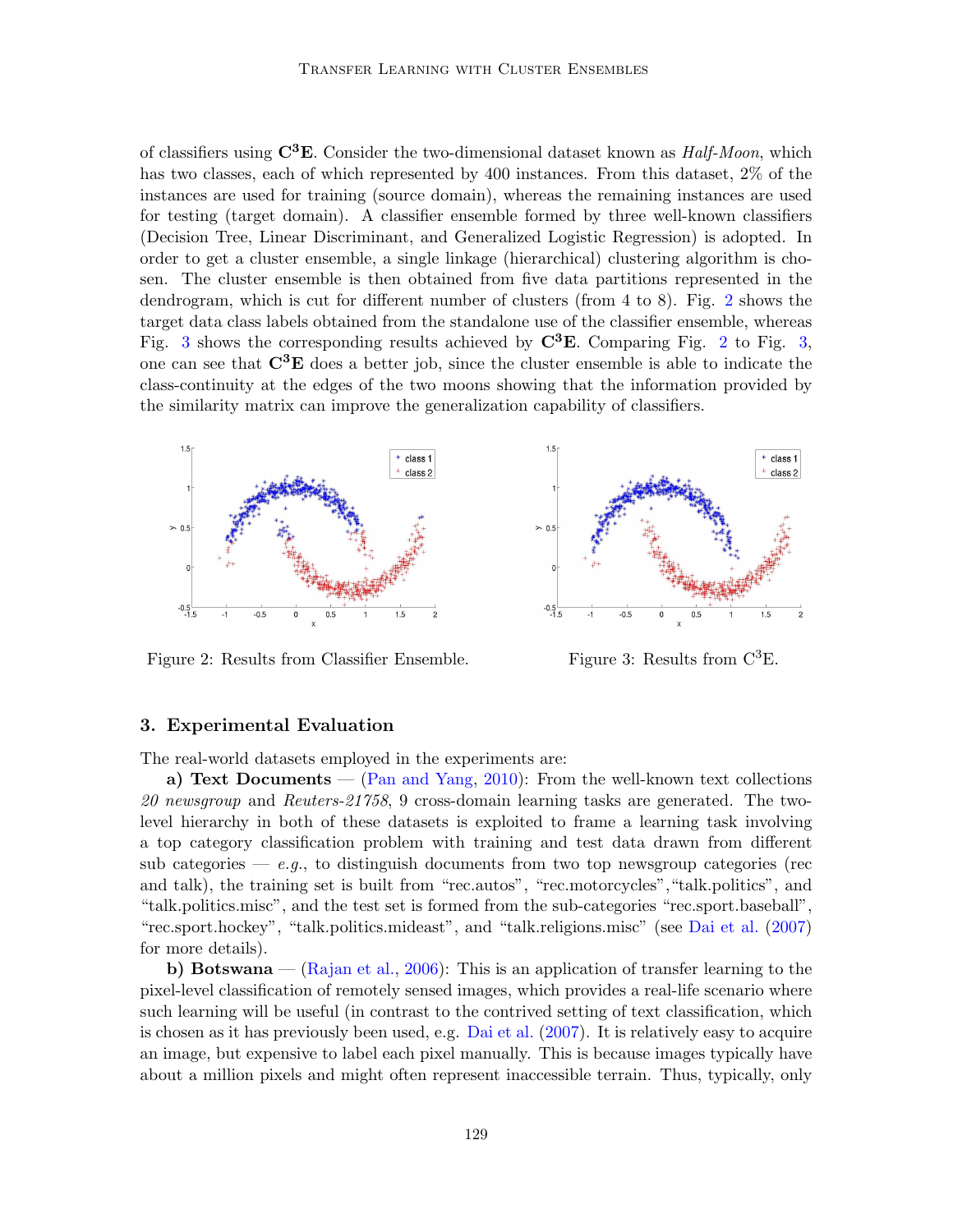part of an image gets labeled. Moreover, when the satellite again flies over the same area, the new image can be quite different due to change of season, thus a classifier induced on the previous image becomes significantly degraded for the new task. These hyperespectral data sets used are from a  $1476 \times 256$  pixel study area located in the Okavango Delta, Botswana. It has nine different land-cover types consisting of seasonal swamps, occasional swamps, and drier woodlands located in the distal portion of the delta. Data from this region for different months (May, June, and July) were obtained by the Hyperion sensor of the NASA EO-1 satellite for the calibration/validation portion of the mission in 2001. Data collected for each month was further segregated into two different areas. While the May scene is characterized by the onset of the annual flooding cycle and some newly burned areas, the progression of the flood and the corresponding vegetation responses are seen in the June and July data. The acquired raw data was further processed to produce 145 features. From each area of Botswana, different transfer learning tasks are generated: the classifiers are trained on either May, June or {May ∪ June} data and tested on either June or July data.

For text data, logistic regression (LR), Support Vector Machines (SVM)<sup>[2](#page-7-0)</sup>, and Winnow (WIN) are used as baseline classifiers. For clustering the target data, the well-known CLUTO package [\(Karypis,](#page-9-7) [2002\)](#page-9-7) is used (with default settings and two clusters). We also compare  $\mathbf{C}^3\mathbf{E}$  with two transfer learning algorithms from the literature — Transductive Support Vector Machines (TSVM) and the Locally Weighted Ensemble (LWE) [\(Gao et al.,](#page-9-3) [2008\)](#page-9-3).

For the hyperspectral data, two baseline classifiers are used: the well-known naïve Bayes Wrapper (NBW) and the Maximum Likelihood (ML) classifier (which performs well when used with a best bases feature extractor [\(Kumar et al.,](#page-9-8) [2001\)](#page-9-8)). The target set instances are clustered by k-means, using a varied number of clusters (from 30 to 50). PCA is used for reducing the number of features employed by ML. The parameters of  $\mathbb{C}^3\mathbb{E}$  are manually optimized for better performance.

The results for text data are reported in Table 1. The different learning tasks corresponding to different pairs of categories are listed as "Mode". As it can be seen,  $\mathbf{C}^3\mathbf{E}$ improves the performance of the classifier ensemble (formed by combining WIN, LR and SVM via output averaging) for all learning tasks, except for  $O$  vs  $Pl$ , where apparently the training and test distributions are similar. Also, the  $\mathbf{C}^3\mathbf{E}$  accuracies are much better than those achieved by both TSVM and LWE in most of the datasets. Except for WIN, the performances of the base classifiers and clustereres (and hence of  $\mathbb{C}^3\mathbb{E}$ ) are quite invariant, thereby resulting in very low standard deviations. For the experiments, Bayesian Logistic Regression <http://www.bayesianregression.org/> is used for running the logistic regression classifier, LIBSVM (<http://www.csie.ntu.edu.tw/~cjlin/libsvm/>) for SVM, SNoW Learning Architecture [http://cogcomp.cs.illinois.edu/page/software\\_view/1](http://cogcomp.cs.illinois.edu/page/software_view/1) for Winnow, and SVM<sup>light</sup> <http://svmlight.joachims.org/> for transductive SVM. The posterior class probabilities from SVM are also obtained using the LIBSVM package with linear kernel. For SNoW, "-S 3 -r 5" is used and the remaining parameters of all the packages are set to their default values. The values of  $(\alpha, \lambda)$  are set as  $(0.01, 0.1)$  for the transfer learning tasks corresponding to 20 Newsgroup datasets. For Reuters-21578, the values of the parameters  $(\alpha, \lambda)$  are set as  $(0.01, 0.1), (0.00001, 0.1),$  and  $(0.1, 0.1)$  for O vs Pe, O vs Pl,

<span id="page-7-0"></span><sup>2.</sup> The posterior class probabilities are obtained by using the package LIBSVM.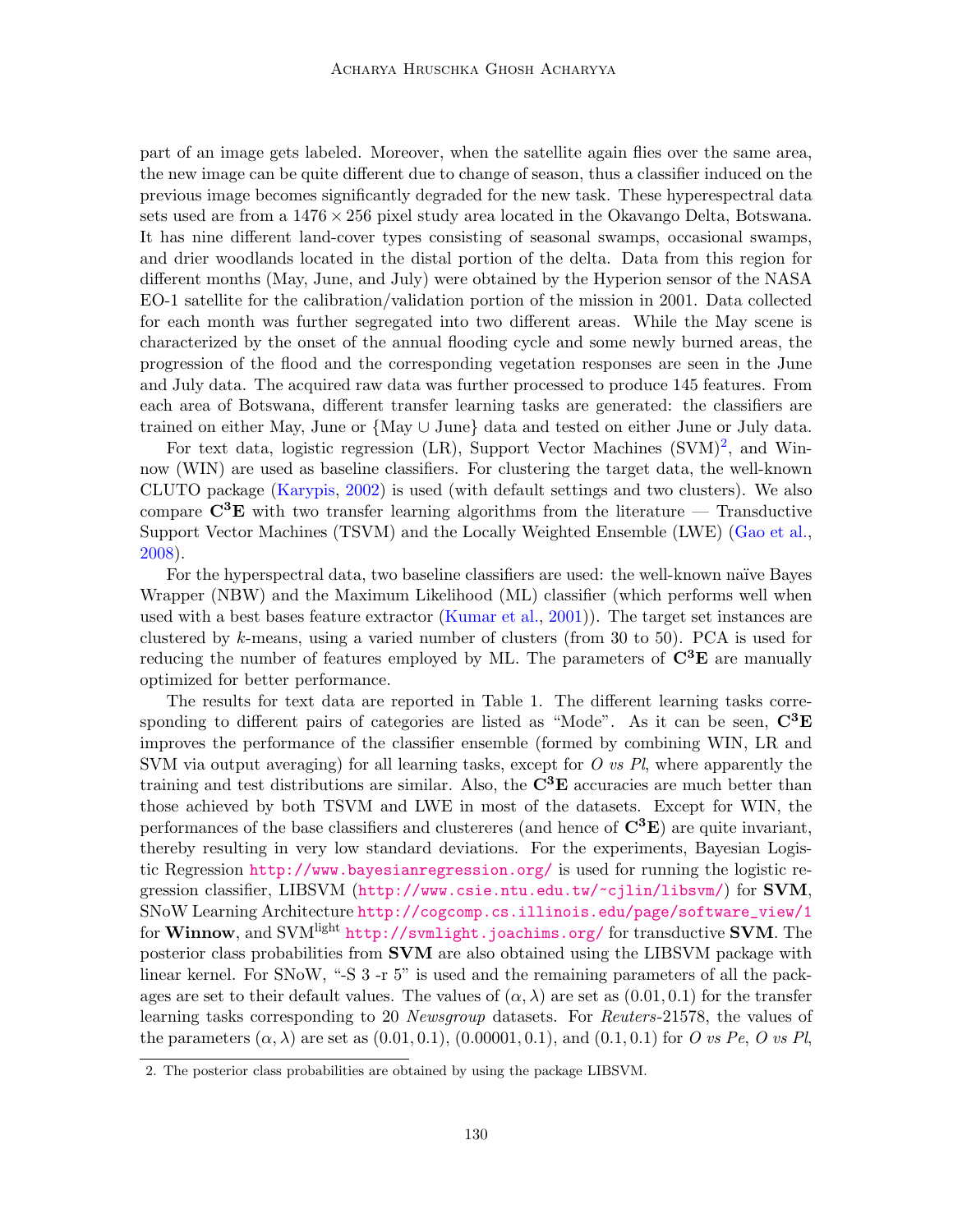| Dataset       | Mode       | WIN   | LR    | <b>SVM</b> | Ensemble | <b>TSVM</b> | <b>LWE</b> | $\rm C^3E$ |
|---------------|------------|-------|-------|------------|----------|-------------|------------|------------|
| 20 Newsgroup  | $C$ vs $S$ | 66.61 | 67.17 | 67.02      | 69.58    | 76.97       | 77.07      | 94.61      |
|               | $R$ vs $T$ | 60.43 | 68.79 | 63.87      | 65.98    | 89.95       | 87.46      | 92.78      |
|               | R vs S     | 80.11 | 76.51 | 71.40      | 77.39    | 89.96       | 87.81      | 94.19      |
|               | S vs T     | 73.93 | 72.16 | 71.51      | 75.11    | 85.59       | 81.99      | 96.39      |
|               | $C$ vs $R$ | 89.00 | 77.36 | 81.50      | 85.18    | 89.64       | 91.09      | 96.75      |
|               | $C$ vs $T$ | 93.41 | 91.76 | 93.89      | 93.48    | 88.26       | 98.90      | 98.90      |
| Reuters-21758 | O vs Pe    | 70.57 | 66.19 | 69.25      | 73.30    | 76.94       | 76.77      | 81.81      |
|               | O vs Pl    | 65.10 | 67.87 | 69.88      | 69.21    | 70.08       | 67.59      | 68.92      |
|               | Pe vs Pl   | 56.75 | 56.48 | 56.20      | 57.59    | 59.72       | 59.90      | 68.61      |

<span id="page-8-0"></span>Table 1: Classification of Text Data —  $\it 20$  newsgroup and Reuters-21758.

Table 2: Classification of Hyperspectral Data — Botswana.

| Data              | Source-Target                 | <b>NBW</b> | $NBW+C^3E$         | ML    | $ML + C^3E$           | $\alpha$ | $\lambda$ | PCs |
|-------------------|-------------------------------|------------|--------------------|-------|-----------------------|----------|-----------|-----|
| Area1             | may-june                      | 70.68      | 73.58 $(\pm 0.42)$ | 74.47 | 82.52 $(\pm 0.52)$    | 0.0070   | 0.1       | 9   |
|                   | may-july                      | 61.85      | 62.22 $(\pm 0.29)$ | 58.58 | 66.47<br>$(\pm 0.53)$ | 0.0001   | 0.2       | 12  |
|                   | june-july                     | 70.55      | 73.50 $(\pm 0.17)$ | 79.71 | 82.44 $(\pm 0.26)$    | 0.0070   | 0.1       | 127 |
|                   | $\text{may}/\text{june-july}$ | 75.53      | 81.42 $(\pm 0.31)$ | 85.78 | 86.25 $(\pm 0.23)$    | 0.0010   | 0.1       | 123 |
| Area <sub>2</sub> | may-june                      | 66.10      | 70.08 $(\pm 0.28)$ | 70.16 | 81.48 $(\pm 0.43)$    | 0.0040   | 0.1       | 9   |
|                   | may-july                      | 61.55      | 63.74 $(\pm 0.14)$ | 52.78 | 65.05 $(\pm 0.22)$    | 0.0001   | 0.2       | 12  |
|                   | june-july                     | 54.89      | 59.93 $(\pm 0.53)$ | 75.62 | 77.12<br>$(\pm 0.37)$ | 0.0050   | 0.1       | 80  |
|                   | $\text{may/}\text{june-july}$ | 63.79      | 63.96 $(\pm 0.16)$ | 77.33 | 80.97<br>$(\pm 0.23)$ | 0.0080   | 0.1       | 122 |

and Pe vs Pl, respectively (see Table [1\)](#page-8-0). For hyperspectral data, Table 2 reports the results. Note that  $\mathbb{C}^3$  $\mathbb{C}^3$ **E** provides consistent accuracy improvements for both NBW and ML.<sup>3</sup> The column "PCs" indicate the number of principal components used for dimension reduction while training/testing with ML classifier.

## 4. Conclusions

We described an optimization framework that takes the outputs of a cluster ensemble applied to the target task to moderate posterior probability estimates provided by classifiers previously induced on a related (source domain) task, so that they are better adapted to the new context. The framework is quite general and has shown very promising results. An extensive study across a wide variety of problem domains will further reveal its capabilities as well as potential limitations, and is worth undertaking in light of what we have observed so far.

A promising venue for future work involves investigating how to perform the automatic selection of the parameter  $\alpha$ . To that end, strategies based on methods like Covariate Shift

<span id="page-8-1"></span><sup>3.</sup> Standard deviations of the accuracies from NBW and ML were close to 0 and hence not shown.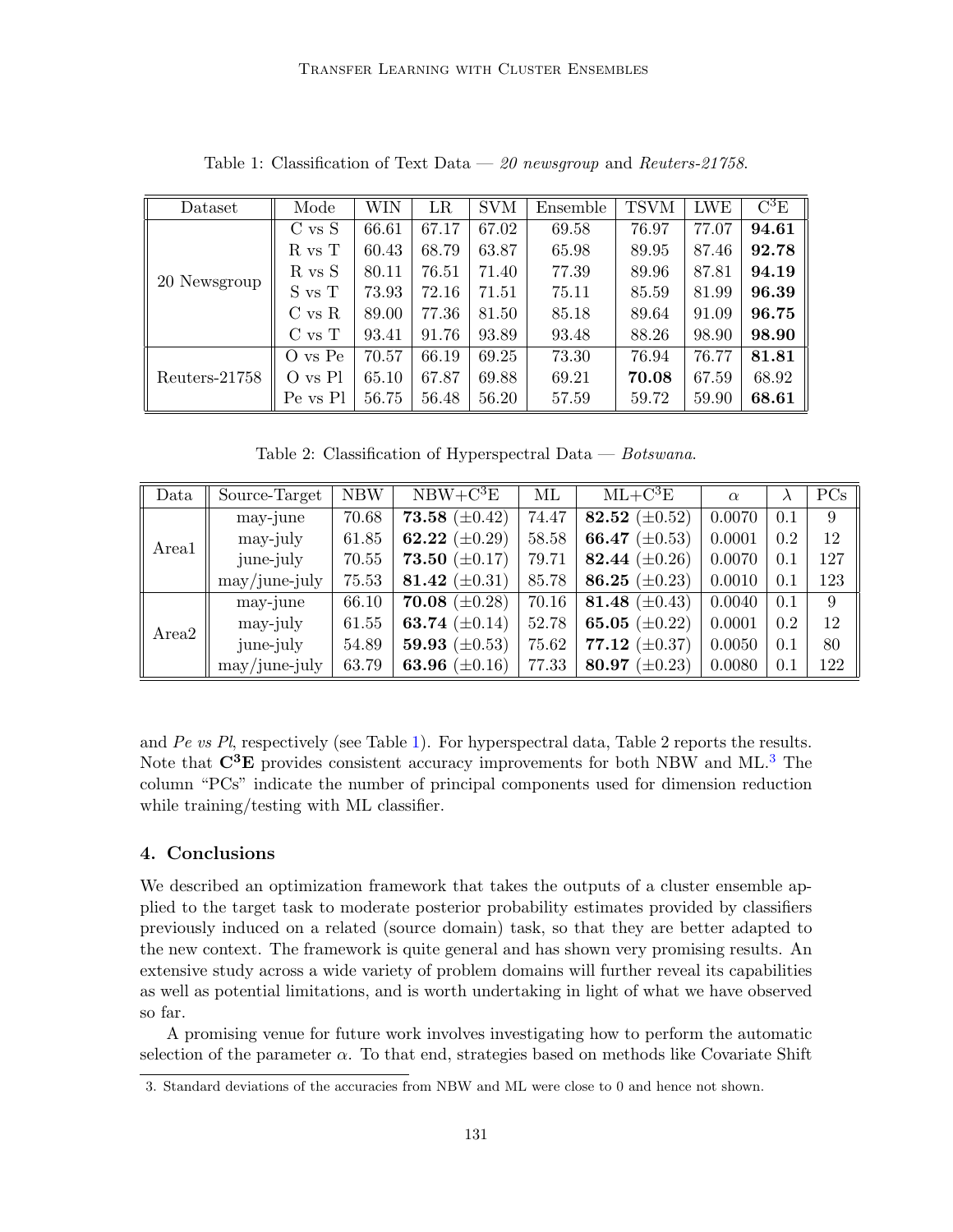[\(Sugiyama et al.,](#page-10-6) [2007\)](#page-10-6) may be useful. Covariate Shift assumes that the training and test distributions are known or, more realistically, can be estimated from data, which is a difficult problem. Note that  $\mathbf{C}^3\mathbf{E}$  does not require the densities to be known. In all of our controlled experiments, we tuned the parameter  $\alpha$  using some cross-validation in the training set. This approach may not be a suitable practice for transfer learning applications, where ideally we should have some mechanism to select  $\alpha$  based on the density differences between the source and the target domains. This leads to the analogous difficulties faced as when using Covariate Shift. We shall note that, unlike covariate shift,  $\mathbf{C}^3\mathbf{E}$  takes similarity information from the target domain and does not require the conditional distribution of classes given instances to be same in both source and target domains. Finally, for high-dimensional data, the use of a cluster ensemble is additionally attractive as it can potentially project the data onto lower subspaces, and this aspect is worth exploring further.

#### Acknowledgments

This work has been supported by NSF Grants (IIS-0713142 and IIS-1016614) and by the Brazilian Research Agencies FAPESP and CNPq. We thank the anonymous reviewers for their insightful comments and Dr. Goo Jun for providing the data and code for experiments with hyperspectral data.

### References

- <span id="page-9-4"></span>A. Acharya, E. R. Hruschka, J. Ghosh, and S. Acharyya.  $C^3E$ : A Framework for Combining Ensembles of Classifiers and Clusterers. In 10th International Workshop on Multiple Classifier Systems, pages 86–95. LNCS Vol.6713, Springer, 2011.
- <span id="page-9-5"></span>A. Banerjee, S. Merugu, I. Dhillon, and J. Ghosh. Clustering with Bregman divergences. Jl. Machine Learning Research (JMLR), 6:1705–1749, October 2005.
- <span id="page-9-2"></span>K. D. Bollacker and J. Ghosh. Knowledge transfer mechanisms for characterizing image datasets. In Soft Computing and Image Processing. Physica-Verlag, Heidelberg, 2000.
- <span id="page-9-1"></span>R. Caruana. Multitask learning. Mach. Learn., 28:41–75, July 1997.
- <span id="page-9-6"></span>W. Dai, G. Xue, Q. Yang, and Y. Yu. Co-clustering based classification for out-of-domain documents. In *Proceedings of KDD*, pages 210–219, New York, NY, USA, 2007.
- <span id="page-9-3"></span>J. Gao, W. Fan, J. Jiang, and J. Han. Knowledge transfer via multiple model local structure mapping. In *Proceedings of KDD*, pages 283–291, 2008.
- <span id="page-9-7"></span>George Karypis. CLUTO - A Clustering Toolkit. Dept. of Computer Science, University of Minnesota, May 2002.
- <span id="page-9-8"></span>S. Kumar, J. Ghosh, and M. M. Crawford. Best-bases feature extraction algorithms for classification of hyperspectral data. IEEE TGRS, 39(7):1368–79, 2001.
- <span id="page-9-0"></span>S. J. Pan and Q. Yang. A survey on transfer learning. IEEE TKDE, 22:1345–1359, 2010.